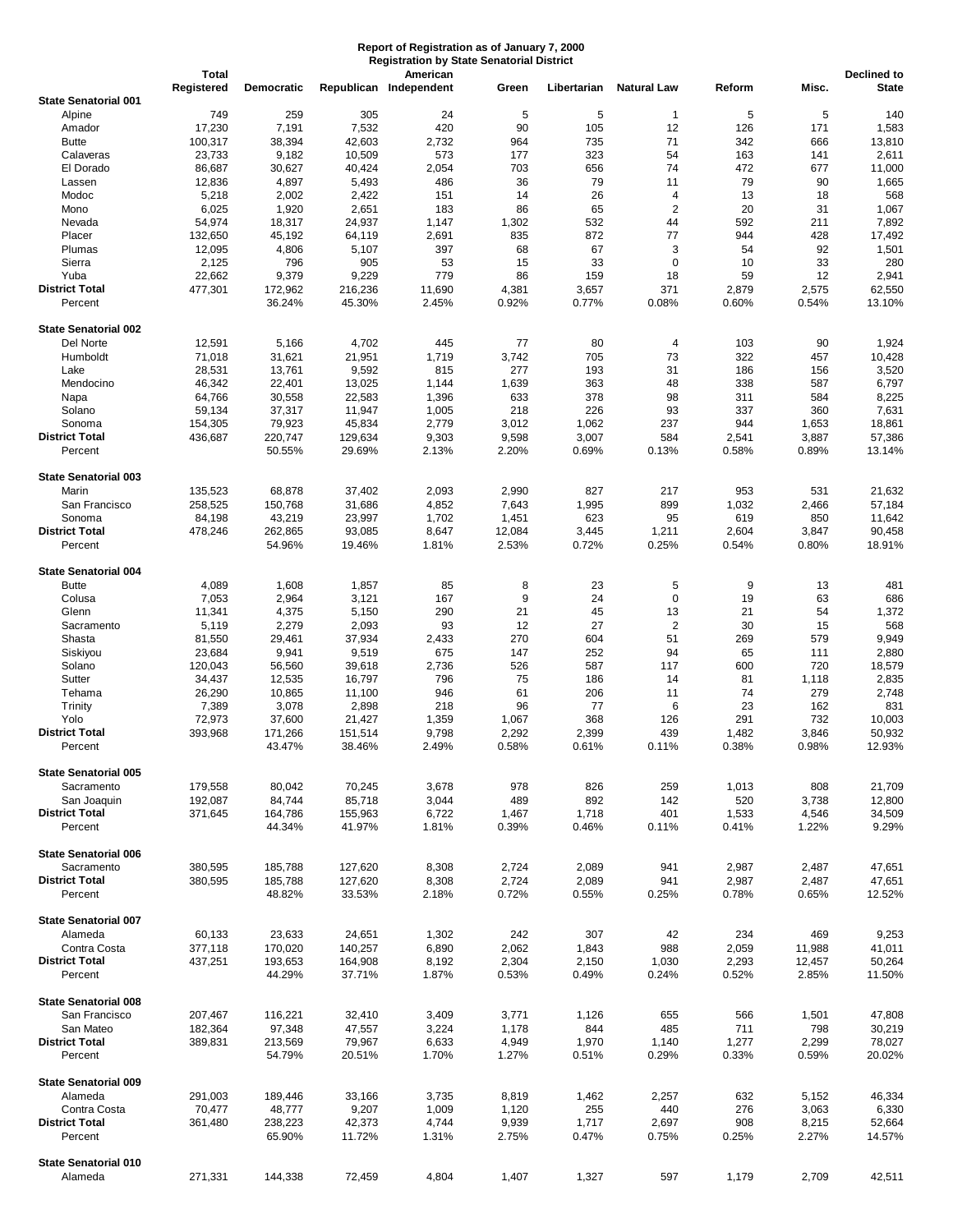## **Report of Registration as of January 7, 2000 Registration by State Senatorial District**

|                             | <b>Total</b> |            |         | American               |       |             |                    |        |           | Declined to    |
|-----------------------------|--------------|------------|---------|------------------------|-------|-------------|--------------------|--------|-----------|----------------|
|                             | Registered   | Democratic |         | Republican Independent | Green | Libertarian | <b>Natural Law</b> | Reform | Misc.     | <b>State</b>   |
| Santa Clara                 | 65,733       | 29,124     | 19,335  | 1,329                  | 256   | 418         | 136                | 478    | 376       | 14,281         |
| <b>District Total</b>       | 337,064      | 173,462    | 91,794  | 6,133                  | 1,663 | 1,745       | 733                | 1,657  | 3,085     | 56,792         |
| Percent                     |              | 51.46%     | 27.23%  | 1.82%                  | 0.49% | 0.52%       | 0.22%              | 0.49%  | 0.92%     | 16.85%         |
|                             |              |            |         |                        |       |             |                    |        |           |                |
| <b>State Senatorial 011</b> |              |            |         |                        |       |             |                    |        |           |                |
| San Mateo                   | 128,151      | 61,318     | 40,801  | 2,163                  | 1,259 | 853         | 213                | 753    | 571       | 20,220         |
| Santa Clara                 | 275,692      | 118,137    | 101,048 | 4,474                  | 2,028 | 1,998       | 518                | 1,745  | 791       | 44,953         |
| <b>District Total</b>       | 403,843      | 179,455    | 141,849 | 6,637                  | 3,287 | 2,851       | 731                | 2,498  | 1,362     | 65,173         |
| Percent                     |              | 44.44%     | 35.12%  | 1.64%                  | 0.81% | 0.71%       | 0.18%              | 0.62%  | 0.34%     | 16.14%         |
|                             |              |            |         |                        |       |             |                    |        |           |                |
| <b>State Senatorial 012</b> |              |            |         |                        |       |             |                    |        |           |                |
| Fresno                      | 29,297       | 9,844      | 15,742  | 511                    | 62    | 123         | 39                 | 106    | 51        | 2,819          |
| Madera                      | 43,645       | 17,051     | 20,184  | 1,004                  | 153   | 228         | 58                 | 166    | 264       | 4,537          |
| Mariposa                    | 9,904        | 3,638      | 4,512   | 246                    | 89    | 81          | 6                  | 38     | 86        | 1,208          |
| Merced                      | 76,865       | 42,031     | 24,582  | 1,656                  | 144   | 254         | 45                 | 230    | 337       | 7,586          |
| San Joaquin                 | 4,813        | 1,921      | 2,225   | 117                    | 7     | 37          | $\overline{2}$     | 14     | 93        | 397            |
| Stanislaus                  | 198,894      | 93,530     | 74,513  | 4,911                  | 548   | 961         | 192                | 1,166  | 2,078     | 20,995         |
| Tuolumne                    | 29,716       | 12,511     | 12,589  | 747                    | 199   | 176         | 24                 | 252    | 140       | 3,078          |
| <b>District Total</b>       | 393,134      | 180,526    | 154,347 | 9,192                  | 1,202 | 1,860       | 366                | 1,972  | 3,049     | 40,620         |
| Percent                     |              | 45.92%     | 39.26%  | 2.34%                  | 0.31% | 0.47%       | 0.09%              | 0.50%  | 0.78%     | 10.33%         |
|                             |              |            |         |                        |       |             |                    |        |           |                |
| <b>State Senatorial 013</b> |              |            |         |                        |       |             |                    |        |           |                |
| Santa Clara                 | 299,178      | 150,834    | 78,748  | 5,931                  | 2,166 | 2,448       | 737                | 2,311  | 1,925     | 54,078         |
| <b>District Total</b>       | 299,178      | 150,834    | 78,748  | 5,931                  | 2,166 | 2,448       | 737                | 2,311  | 1,925     | 54,078         |
| Percent                     |              | 50.42%     | 26.32%  | 1.98%                  | 0.72% | 0.82%       | 0.25%              | 0.77%  | 0.64%     | 18.08%         |
|                             |              |            |         |                        |       |             |                    |        |           |                |
| <b>State Senatorial 014</b> |              |            |         |                        |       |             |                    |        |           |                |
| Fresno                      | 154,340      | 61,515     | 72,168  | 2,907                  | 543   | 758         | 188                | 545    | 460       | 15,256         |
| Kern                        | 146,508      | 51,530     | 74,788  | 3,792                  | 320   | 856         | 149                | 745    | 508       | 13,820         |
| Tulare                      | 87,904       | 33,468     | 41,286  | 2,140                  | 216   | 363         | 117                | 232    | 377       | 9,705          |
| <b>District Total</b>       | 388,752      | 146,513    | 188,242 | 8,839                  | 1,079 | 1,977       | 454                | 1,522  | 1,345     | 38,781         |
| Percent                     |              | 37.69%     | 48.42%  | 2.27%                  | 0.28% | 0.51%       | 0.12%              | 0.39%  | 0.35%     | 9.98%          |
|                             |              |            |         |                        |       |             |                    |        |           |                |
| <b>State Senatorial 015</b> |              |            |         |                        |       |             |                    |        |           |                |
| Monterey                    | 142,479      | 70,058     | 45,914  | 3,035                  | 1,023 | 753         | 152                | 700    | 1,286     | 19,558         |
| San Benito                  | 23,982       | 11,154     | 8,479   | 587                    | 106   | 190         | 14                 | 142    | 160       | 3,150          |
| Santa Clara                 | 66,334       | 29,552     | 23,637  | 1,299                  | 226   | 430         | 107                | 351    | 282       | 10,450         |
| Santa Cruz                  | 132,279      | 69,210     | 31,703  | 2,185                  | 4,738 | 1,462       | 300                | 1,003  | 1,250     | 20,428         |
| <b>District Total</b>       | 365,074      | 179,974    | 109,733 | 7,106                  | 6,093 | 2,835       | 573                | 2,196  | 2,978     | 53,586         |
| Percent                     |              | 49.30%     | 30.06%  | 1.95%                  | 1.67% | 0.78%       | 0.16%              | 0.60%  | 0.82%     | 14.68%         |
|                             |              |            |         |                        |       |             |                    |        |           |                |
| <b>State Senatorial 016</b> |              |            |         |                        |       |             |                    |        |           |                |
| Fresno                      | 124,943      | 67,653     | 39,916  | 2,560                  | 359   | 505         | 181                | 502    | 732       | 12,535         |
| Kern                        | 55,015       | 30,397     | 16,742  | 1,570                  | 72    | 243         | 84                 | 220    | 379       | 5,308          |
| Kings                       | 41,678       | 17,993     | 17,518  | 1,054                  | 58    | 126         | 67                 | 106    | 282       | 4,474          |
| Madera                      | 2,876        | 1,098      | 1,427   | 58                     | 4     | 7           | 4                  | 5      | 10        | 263            |
| Tulare                      | 26,625       | 13,212     | 9,403   | 612                    | 48    | 104         | 44                 | 77     | 162       | 2,963          |
| <b>District Total</b>       | 251,137      | 130,353    | 85,006  | 5,854                  | 541   | 985         | 380                | 910    | 1,565     | 25,543         |
| Percent                     |              | 51.91%     | 33.85%  | 2.33%                  | 0.22% | 0.39%       | 0.15%              | 0.36%  | 0.62%     | 10.17%         |
|                             |              |            |         |                        |       |             |                    |        |           |                |
| <b>State Senatorial 017</b> |              |            |         |                        |       |             |                    |        |           |                |
| Inyo                        | 9,466        | 3,402      | 4,579   | 252                    | 55    |             | 5                  | 19     |           |                |
| Kern                        | 47,921       | 14,584     | 24,120  | 1,571                  | 123   | 56<br>387   | 50                 | 214    | 86<br>194 | 1,012<br>6,678 |
| Los Angeles                 | 211,595      | 74,435     | 99,535  | 5,420                  | 555   | 1,081       | 551                | 1,040  | 1,680     | 27,298         |
| San Bernardino              | 121,255      | 45,550     | 53,517  | 4,238                  | 236   | 755         | 105                | 955    | 1,225     | 14,674         |
| <b>District Total</b>       | 390,237      | 137,971    | 181,751 | 11,481                 | 969   | 2,279       | 711                | 2,228  | 3,185     | 49,662         |
| Percent                     |              | 35.36%     | 46.57%  | 2.94%                  | 0.25% | 0.58%       | 0.18%              | 0.57%  | 0.82%     | 12.73%         |
|                             |              |            |         |                        |       |             |                    |        |           |                |
| <b>State Senatorial 018</b> |              |            |         |                        |       |             |                    |        |           |                |
| San Luis Obispo             | 127,343      | 47,523     | 56,115  | 2,768                  | 1,447 | 907         | 256                | 654    | 2,005     | 15,668         |
| Santa Barbara               |              | 83,189     | 74,542  | 4,013                  |       | 1,264       | 389                | 899    |           | 29,297         |
| Ventura                     | 198,682      |            |         |                        | 2,362 |             |                    |        | 2,727     |                |
| <b>District Total</b>       | 88,707       | 37,971     | 33,099  | 2,046                  | 1,162 | 625         | 315                | 780    | 944       | 11,765         |
|                             | 414,732      | 168,683    | 163,756 | 8,827                  | 4,971 | 2,796       | 960                | 2,333  | 5,676     | 56,730         |
| Percent                     |              | 40.67%     | 39.48%  | 2.13%                  | 1.20% | 0.67%       | 0.23%              | 0.56%  | 1.37%     | 13.68%         |
|                             |              |            |         |                        |       |             |                    |        |           |                |
| <b>State Senatorial 019</b> |              |            |         |                        |       |             |                    |        |           |                |
| Los Angeles                 | 128,261      | 55,392     | 50,723  | 2,121                  | 578   | 713         | 284                | 689    | 1,168     | 16,593         |
| Ventura                     | 273,815      | 102,480    | 118,947 | 6,144                  | 1,217 | 1,567       | 779                | 1,874  | 2,766     | 38,041         |
| <b>District Total</b>       | 402,076      | 157,872    | 169,670 | 8,265                  | 1,795 | 2,280       | 1,063              | 2,563  | 3,934     | 54,634         |
| Percent                     |              | 39.26%     | 42.20%  | 2.06%                  | 0.45% | 0.57%       | 0.26%              | 0.64%  | 0.98%     | 13.59%         |
|                             |              |            |         |                        |       |             |                    |        |           |                |
| <b>State Senatorial 020</b> |              |            |         |                        |       |             |                    |        |           |                |
| Los Angeles                 | 280,271      | 160,154    | 66,444  | 5,470                  | 1,344 | 1,604       | 924                | 1,476  | 3,487     | 39,368         |
| <b>District Total</b>       | 280,271      | 160,154    | 66,444  | 5,470                  | 1,344 | 1,604       | 924                | 1,476  | 3,487     | 39,368         |
| Percent                     |              | 57.14%     | 23.71%  | 1.95%                  | 0.48% | 0.57%       | 0.33%              | 0.53%  | 1.24%     | 14.05%         |
|                             |              |            |         |                        |       |             |                    |        |           |                |
| <b>State Senatorial 021</b> |              |            |         |                        |       |             |                    |        |           |                |
| Los Angeles                 | 393,882      | 176,884    | 142,025 | 6,357                  | 2,233 | 2,438       | 1,143              | 2,090  | 3,610     | 57,102         |
| <b>District Total</b>       | 393,882      | 176,884    | 142,025 | 6,357                  | 2,233 | 2,438       | 1,143              | 2,090  | 3,610     | 57,102         |
| Percent                     |              | 44.91%     | 36.06%  | 1.61%                  | 0.57% | 0.62%       | 0.29%              | 0.53%  | 0.92%     | 14.50%         |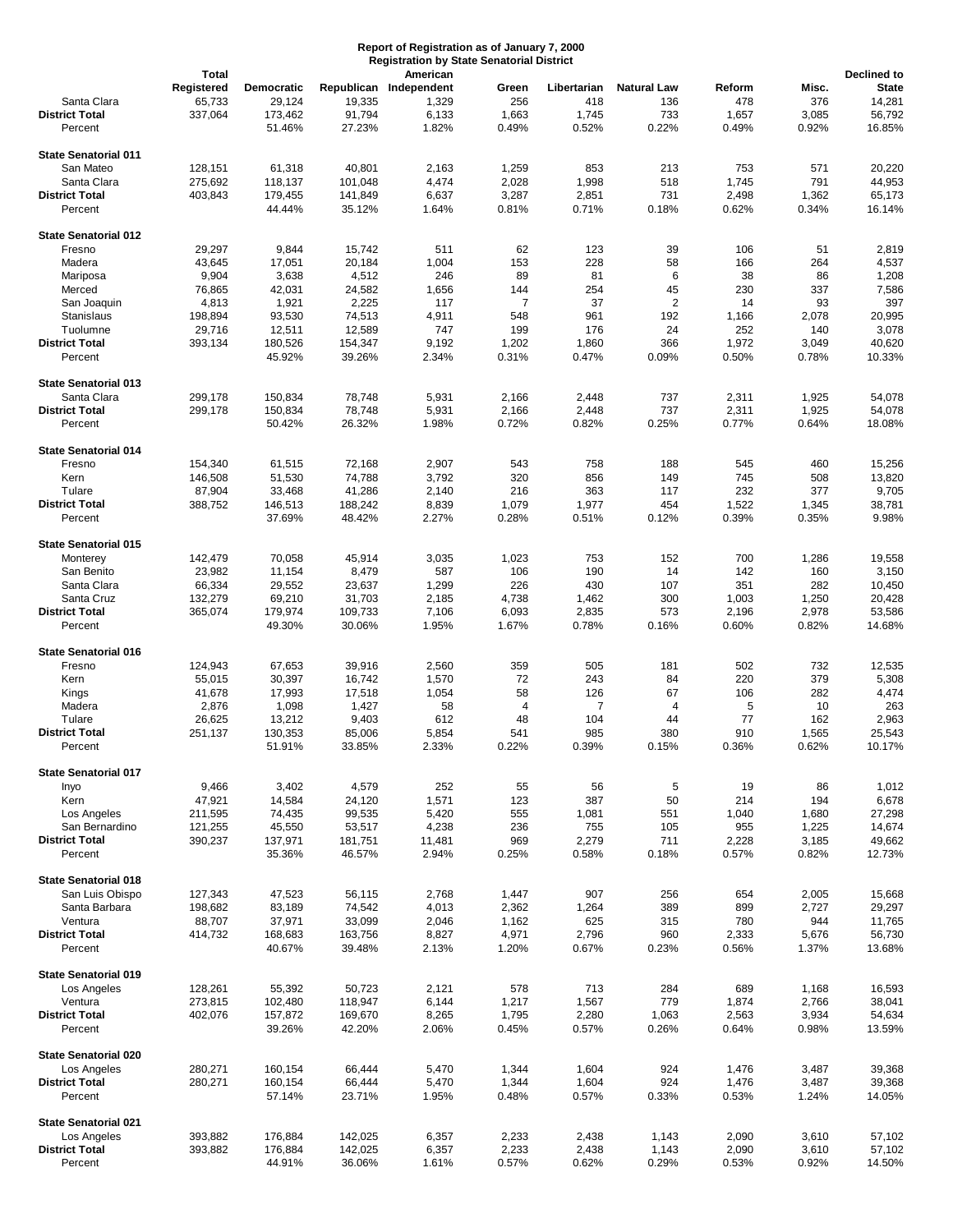## **Report of Registration as of January 7, 2000 Registration by State Senatorial District**

|                                  | <b>Total</b> |            |         | American               |       |             |                    |        |       | <b>Declined to</b> |
|----------------------------------|--------------|------------|---------|------------------------|-------|-------------|--------------------|--------|-------|--------------------|
|                                  | Registered   | Democratic |         | Republican Independent | Green | Libertarian | <b>Natural Law</b> | Reform | Misc. | <b>State</b>       |
| <b>State Senatorial 022</b>      |              |            |         |                        |       |             |                    |        |       |                    |
| Los Angeles                      | 188,569      | 119,330    | 30,343  | 3,086                  | 1,113 | 1,003       | 978                | 639    | 3,064 | 29,013             |
| <b>District Total</b>            | 188,569      | 119,330    | 30,343  | 3,086                  | 1,113 | 1,003       | 978                | 639    | 3,064 | 29,013             |
| Percent                          |              | 63.28%     | 16.09%  | 1.64%                  | 0.59% | 0.53%       | 0.52%              | 0.34%  | 1.62% | 15.39%             |
|                                  |              |            |         |                        |       |             |                    |        |       |                    |
| <b>State Senatorial 023</b>      |              |            |         |                        |       |             |                    |        |       |                    |
| Los Angeles                      | 473,441      | 246,534    | 132,148 | 7,168                  | 3,586 | 3,010       | 1,691              | 3,384  | 4,688 | 71,232             |
| <b>District Total</b>            | 473,441      | 246,534    | 132,148 | 7,168                  | 3,586 | 3,010       | 1,691              | 3,384  | 4,688 | 71,232             |
| Percent                          |              | 52.07%     | 27.91%  | 1.51%                  | 0.76% | 0.64%       | 0.36%              | 0.71%  | 0.99% | 15.05%             |
| <b>State Senatorial 024</b>      |              |            |         |                        |       |             |                    |        |       |                    |
| Los Angeles                      | 275,486      | 156,875    | 63,919  | 5,044                  | 790   | 1,020       | 920                | 709    | 3,484 | 42,725             |
| <b>District Total</b>            | 275,486      | 156,875    | 63,919  | 5,044                  | 790   | 1,020       | 920                | 709    | 3,484 | 42,725             |
| Percent                          |              | 56.94%     | 23.20%  | 1.83%                  | 0.29% | 0.37%       | 0.33%              | 0.26%  | 1.26% | 15.51%             |
|                                  |              |            |         |                        |       |             |                    |        |       |                    |
| <b>State Senatorial 025</b>      |              |            |         |                        |       |             |                    |        |       |                    |
| Los Angeles                      | 300,190      | 212,514    | 38,351  | 5,166                  | 598   | 1,041       | 7,211              | 1,351  | 3,530 | 30,428             |
| <b>District Total</b>            | 300,190      | 212,514    | 38,351  | 5,166                  | 598   | 1,041       | 7,211              | 1,351  | 3,530 | 30,428             |
| Percent                          |              | 70.79%     | 12.78%  | 1.72%                  | 0.20% | 0.35%       | 2.40%              | 0.45%  | 1.18% | 10.14%             |
|                                  |              |            |         |                        |       |             |                    |        |       |                    |
| <b>State Senatorial 026</b>      |              |            |         |                        |       |             |                    |        |       |                    |
| Los Angeles                      | 322,166      | 241,060    | 31,567  | 4,421                  | 1,115 | 919         | 4,615              | 1,675  | 3,401 | 33,393             |
| <b>District Total</b>            | 322,166      | 241,060    | 31,567  | 4,421                  | 1,115 | 919         | 4,615              | 1,675  | 3,401 | 33,393             |
| Percent                          |              | 74.82%     | 9.80%   | 1.37%                  | 0.35% | 0.29%       | 1.43%              | 0.52%  | 1.06% | 10.37%             |
| <b>State Senatorial 027</b>      |              |            |         |                        |       |             |                    |        |       |                    |
| Los Angeles                      | 406,970      | 193,170    | 142,231 | 7,265                  | 1,814 | 2,171       | 2,031              | 1,634  | 3,900 | 52,754             |
| <b>District Total</b>            | 406,970      | 193,170    | 142,231 | 7,265                  | 1,814 | 2,171       | 2,031              | 1,634  | 3,900 | 52,754             |
| Percent                          |              | 47.47%     | 34.95%  | 1.79%                  | 0.45% | 0.53%       | 0.50%              | 0.40%  | 0.96% | 12.96%             |
|                                  |              |            |         |                        |       |             |                    |        |       |                    |
| <b>State Senatorial 028</b>      |              |            |         |                        |       |             |                    |        |       |                    |
| Los Angeles                      | 380,748      | 192,586    | 113,222 | 6,763                  | 1,939 | 2,248       | 3,019              | 2,035  | 3,966 | 54,970             |
| <b>District Total</b>            | 380,748      | 192,586    | 113,222 | 6,763                  | 1,939 | 2,248       | 3,019              | 2,035  | 3,966 | 54,970             |
| Percent                          |              | 50.58%     | 29.74%  | 1.78%                  | 0.51% | 0.59%       | 0.79%              | 0.53%  | 1.04% | 14.44%             |
|                                  |              |            |         |                        |       |             |                    |        |       |                    |
| <b>State Senatorial 029</b>      |              |            |         |                        |       |             |                    |        |       |                    |
| Los Angeles                      | 394,810      | 161,120    | 161,424 | 7,282                  | 1,518 | 1,866       | 1,313              | 1,402  | 3,244 | 55,641             |
| <b>District Total</b>            | 394,810      | 161,120    | 161,424 | 7,282                  | 1,518 | 1,866       | 1,313              | 1,402  | 3,244 | 55,641             |
| Percent                          |              | 40.81%     | 40.89%  | 1.84%                  | 0.38% | 0.47%       | 0.33%              | 0.36%  | 0.82% | 14.09%             |
| <b>State Senatorial 030</b>      |              |            |         |                        |       |             |                    |        |       |                    |
| Los Angeles                      | 254,999      | 164,399    | 49,614  | 4,600                  | 562   | 914         | 1,228              | 624    | 2,845 | 30,213             |
| <b>District Total</b>            | 254,999      | 164,399    | 49,614  | 4,600                  | 562   | 914         | 1,228              | 624    | 2,845 | 30,213             |
| Percent                          |              | 64.47%     | 19.46%  | 1.80%                  | 0.22% | 0.36%       | 0.48%              | 0.24%  | 1.12% | 11.85%             |
|                                  |              |            |         |                        |       |             |                    |        |       |                    |
| <b>State Senatorial 031</b>      |              |            |         |                        |       |             |                    |        |       |                    |
| Riverside                        | 110,035      | 44,768     | 48,295  | 2,585                  | 252   | 713         | 280                | 666    | 1,300 | 11,176             |
| San Bernardino                   | 262,607      | 99,450     | 120,857 | 6,407                  | 895   | 1,294       | 597                | 2,025  | 2,167 | 28,915             |
| <b>District Total</b>            | 372,642      | 144,218    | 169,152 | 8,992                  | 1,147 | 2,007       | 877                | 2,691  | 3,467 | 40,091             |
| Percent                          |              | 38.70%     | 45.39%  | 2.41%                  | 0.31% | 0.54%       | 0.24%              | 0.72%  | 0.93% | 10.76%             |
|                                  |              |            |         |                        |       |             |                    |        |       |                    |
| <b>State Senatorial 032</b>      |              |            |         |                        |       |             |                    |        |       |                    |
| Los Angeles                      | 23,456       | 13,756     | 4,963   | 537                    | 111   | 130         | 88                 | 48     | 387   | 3,436              |
| San Bernardino                   | 244,494      | 123,947    | 81,387  | 5,520                  | 607   | 1,022       | 851                | 1,377  | 2,531 | 27,252             |
| <b>District Total</b>            | 267,950      | 137,703    | 86,350  | 6,057                  | 718   | 1,152       | 939                | 1,425  | 2,918 | 30,688             |
| Percent                          |              | 51.39%     | 32.23%  | 2.26%                  | 0.27% | 0.43%       | 0.35%              | 0.53%  | 1.09% | 11.45%             |
| <b>State Senatorial 033</b>      |              |            |         |                        |       |             |                    |        |       |                    |
| Orange                           | 422,405      | 121,843    | 228,059 | 7,869                  | 1,278 | 2,575       | 1,178              | 3,142  | 1,688 | 54,773             |
| <b>District Total</b>            | 422,405      | 121,843    | 228,059 | 7,869                  | 1,278 | 2,575       | 1,178              | 3,142  | 1,688 | 54,773             |
| Percent                          |              | 28.85%     | 53.99%  | 1.86%                  | 0.30% | 0.61%       | 0.28%              | 0.74%  | 0.40% | 12.97%             |
|                                  |              |            |         |                        |       |             |                    |        |       |                    |
| <b>State Senatorial 034</b>      |              |            |         |                        |       |             |                    |        |       |                    |
| Orange                           | 231,598      | 100,761    | 86,999  | 4,872                  | 627   | 1,522       | 1,006              | 1,512  | 1,772 | 32,527             |
| <b>District Total</b>            | 231,598      | 100,761    | 86,999  | 4,872                  | 627   | 1,522       | 1,006              | 1,512  | 1,772 | 32,527             |
| Percent                          |              | 43.51%     | 37.56%  | 2.10%                  | 0.27% | 0.66%       | 0.43%              | 0.65%  | 0.77% | 14.04%             |
|                                  |              |            |         |                        |       |             |                    |        |       |                    |
| <b>State Senatorial 035</b>      |              |            |         |                        |       |             |                    |        |       |                    |
| Orange                           | 429,310      | 130,225    | 216,735 | 8,127                  | 2,003 | 3,469       | 2,083              | 3,200  | 1,904 | 61,564             |
| <b>District Total</b><br>Percent | 429,310      | 130,225    | 216,735 | 8,127                  | 2,003 | 3,469       | 2,083              | 3,200  | 1,904 | 61,564             |
|                                  |              | 30.33%     | 50.48%  | 1.89%                  | 0.47% | 0.81%       | 0.49%              | 0.75%  | 0.44% | 14.34%             |
| <b>State Senatorial 036</b>      |              |            |         |                        |       |             |                    |        |       |                    |
| Riverside                        | 339,160      | 119,447    | 165,897 | 7,675                  | 969   | 2,092       | 1,014              | 2,325  | 3,765 | 35,976             |
| San Diego                        | 44,502       | 11,209     | 24,936  | 1,008                  | 152   | 350         | 149                | 405    | 203   | 6,090              |
| <b>District Total</b>            | 383,662      | 130,656    | 190,833 | 8,683                  | 1,121 | 2,442       | 1,163              | 2,730  | 3,968 | 42,066             |
| Percent                          |              | 34.05%     | 49.74%  | 2.26%                  | 0.29% | 0.64%       | 0.30%              | 0.71%  | 1.03% | 10.96%             |
|                                  |              |            |         |                        |       |             |                    |        |       |                    |
| <b>State Senatorial 037</b>      |              |            |         |                        |       |             |                    |        |       |                    |
| Imperial                         | 46,973       | 24,886     | 13,822  | 1,011                  | 66    | 196         | 69                 | 94     | 480   | 6,349              |
| Riverside                        | 121,835      | 48,448     | 53,611  | 2,491                  | 277   | 474         | 259                | 1,191  | 1,542 | 13,542             |